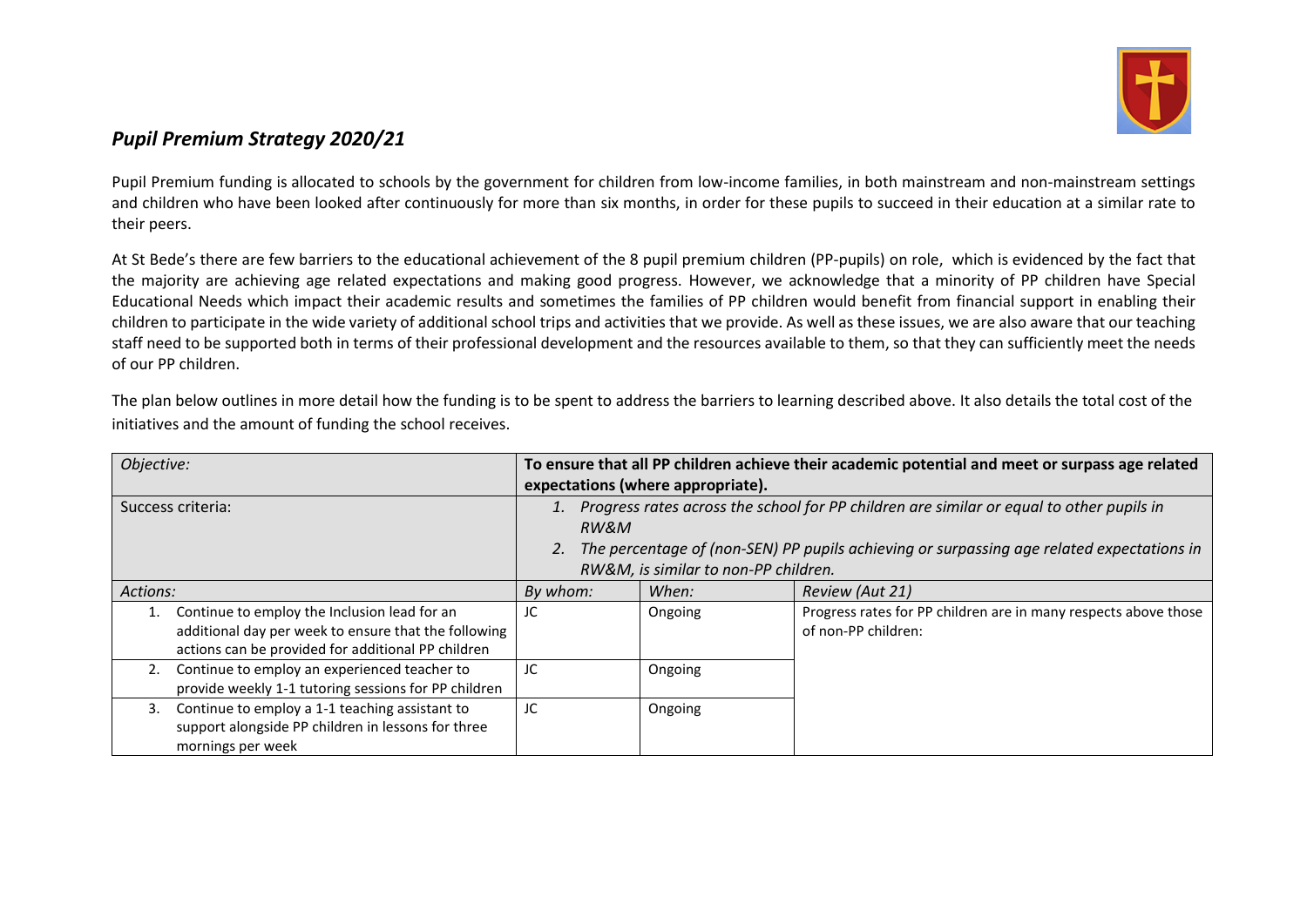| 4. | Continue to raise awareness of PP children in each                                                       | SMT           | Ongoing          |                                                                                                                                                                                                                                                                                                                                                                                             | PP pupils (Nos)                    |                                 |                                                           | <b>Non-PP pupils</b>            |                                 |                               |
|----|----------------------------------------------------------------------------------------------------------|---------------|------------------|---------------------------------------------------------------------------------------------------------------------------------------------------------------------------------------------------------------------------------------------------------------------------------------------------------------------------------------------------------------------------------------------|------------------------------------|---------------------------------|-----------------------------------------------------------|---------------------------------|---------------------------------|-------------------------------|
|    | class and for all staff to highlight PP children when                                                    |               |                  |                                                                                                                                                                                                                                                                                                                                                                                             |                                    |                                 |                                                           |                                 |                                 |                               |
| 5. | planning.<br>Compare PP data with non PP data each assessment<br>period to determine gaps.               | <b>BT</b>     | Ongoing          | Year                                                                                                                                                                                                                                                                                                                                                                                        | Steps<br>progress<br>In reading    | Steps<br>progress in<br>writing | Steps<br>progress in<br>maths                             | progress in<br>reading<br>Steps | Steps<br>progress in<br>writing | Steps<br>progress in<br>maths |
| 6. | Imbed provision spread sheet showing support each<br>PP child is receiving and associated cost breakdown | <b>MB</b>     | Ongoing          |                                                                                                                                                                                                                                                                                                                                                                                             |                                    |                                 |                                                           |                                 |                                 |                               |
| 7. | Continue to measure impact of interventions PP                                                           | MB<br>Ongoing |                  | $\mathbf{1}$                                                                                                                                                                                                                                                                                                                                                                                | 5.3                                | 5.0                             | 5.0(3)                                                    | 5.1                             | 5.1                             | 5.0                           |
|    | children receive                                                                                         |               |                  | $\overline{2}$                                                                                                                                                                                                                                                                                                                                                                              | 6.0                                | 6.2                             | 5.8(5)                                                    | 5.9                             | 6.1                             | 6.1                           |
| 8. | Imbed and formalise structured conversations held                                                        | MB            | 1x term minimum  | $\mathbf{3}$                                                                                                                                                                                                                                                                                                                                                                                | N/A                                | N/A                             | N/A(0)                                                    | $6.2\,$                         | 6.5                             | 6.5                           |
|    | with parents of PP children so that the school can                                                       |               |                  | $\overline{4}$<br>5                                                                                                                                                                                                                                                                                                                                                                         | 7.4<br>6.2                         | 7.2<br>4.7                      | 7.4(5)<br>6.0(2)                                          | 6.5<br>6.1                      | 6.8<br>6.4                      | 6.4<br>6.3                    |
|    | further aid them to support their children                                                               |               |                  | 6                                                                                                                                                                                                                                                                                                                                                                                           | 8.4                                | 8.0                             | 8.4(5)                                                    | 8.4                             | 8.2                             | 8.4                           |
| 9. | Discuss success of PP children compared to non PP                                                        | SMT           | 3 times per year |                                                                                                                                                                                                                                                                                                                                                                                             |                                    |                                 |                                                           |                                 |                                 |                               |
|    | children during triangulation meetings                                                                   |               |                  | NB: Pupils are expected to make an average of 6 points of<br>progress each year (except in Yr 1, where it is 5). The small                                                                                                                                                                                                                                                                  |                                    |                                 |                                                           |                                 |                                 |                               |
|    | 10. PP children progress to be measured for                                                              | SMT           | Autumn 20        |                                                                                                                                                                                                                                                                                                                                                                                             |                                    |                                 | number of PP pupils (in brackets) vs non-PP children will |                                 |                                 |                               |
|    | performance management                                                                                   |               |                  |                                                                                                                                                                                                                                                                                                                                                                                             | statistically exaggerate figures.  |                                 |                                                           |                                 |                                 |                               |
|    | 11. Provide financial support for PP children so that                                                    | JC/CM         | Ongoing          |                                                                                                                                                                                                                                                                                                                                                                                             |                                    |                                 |                                                           |                                 |                                 |                               |
|    | they can attend all educational trips free of charge                                                     |               |                  | The percentage of PP children achieving age-related (ARE)                                                                                                                                                                                                                                                                                                                                   |                                    |                                 |                                                           |                                 |                                 |                               |
|    |                                                                                                          |               |                  | expectations in RWM combined is similar to non-PP children:                                                                                                                                                                                                                                                                                                                                 |                                    |                                 |                                                           |                                 |                                 |                               |
|    |                                                                                                          |               |                  |                                                                                                                                                                                                                                                                                                                                                                                             |                                    |                                 |                                                           |                                 |                                 |                               |
|    |                                                                                                          |               |                  | Yr                                                                                                                                                                                                                                                                                                                                                                                          |                                    |                                 | PP Pupils                                                 |                                 | Non-PP Pupils                   |                               |
|    |                                                                                                          |               |                  | $\mathbf{1}$                                                                                                                                                                                                                                                                                                                                                                                |                                    | 100% (3)                        | 63.2%                                                     |                                 |                                 |                               |
|    |                                                                                                          |               |                  | $\overline{2}$                                                                                                                                                                                                                                                                                                                                                                              | 80% (5)                            |                                 |                                                           | 80%                             |                                 |                               |
|    |                                                                                                          |               |                  | $\overline{3}$                                                                                                                                                                                                                                                                                                                                                                              | <b>NA</b>                          |                                 |                                                           | <b>NA</b>                       |                                 |                               |
|    |                                                                                                          |               |                  |                                                                                                                                                                                                                                                                                                                                                                                             | $\overline{\mathbf{4}}$<br>60% (5) |                                 |                                                           |                                 |                                 |                               |
|    |                                                                                                          |               |                  |                                                                                                                                                                                                                                                                                                                                                                                             |                                    |                                 |                                                           | 74.6%                           |                                 |                               |
|    |                                                                                                          |               |                  | 5                                                                                                                                                                                                                                                                                                                                                                                           |                                    |                                 | 50% (2)                                                   | 53.3%                           |                                 |                               |
|    |                                                                                                          |               |                  | $\overline{6}$                                                                                                                                                                                                                                                                                                                                                                              |                                    |                                 | 60% (5)                                                   | 79.7%                           |                                 |                               |
|    |                                                                                                          |               |                  | Additionally, the school has tracked where pupils are in terms<br>of those at ARE in RWM, immediately prior to the pandemic<br>and at the end of July 21. The results below demonstrate that<br>the measures taken by the school have resulted in virtually all<br>PP children, recovering from the lockdowns and effects of the<br>pandemic:<br>PP Pupils at ARE<br>PP Pupils at ARE<br>Yr |                                    |                                 |                                                           |                                 |                                 |                               |
|    |                                                                                                          |               |                  |                                                                                                                                                                                                                                                                                                                                                                                             |                                    |                                 | in RWM, March                                             |                                 | in RWM, July 21                 |                               |
|    |                                                                                                          |               |                  |                                                                                                                                                                                                                                                                                                                                                                                             |                                    | 20                              |                                                           |                                 |                                 |                               |
|    |                                                                                                          |               |                  | $\overline{2}$                                                                                                                                                                                                                                                                                                                                                                              |                                    |                                 | 3 (75.0%)                                                 |                                 | $(80.0\%)$                      |                               |
|    |                                                                                                          |               |                  | $\overline{3}$                                                                                                                                                                                                                                                                                                                                                                              |                                    | <b>NA</b>                       |                                                           |                                 | <b>NA</b>                       |                               |